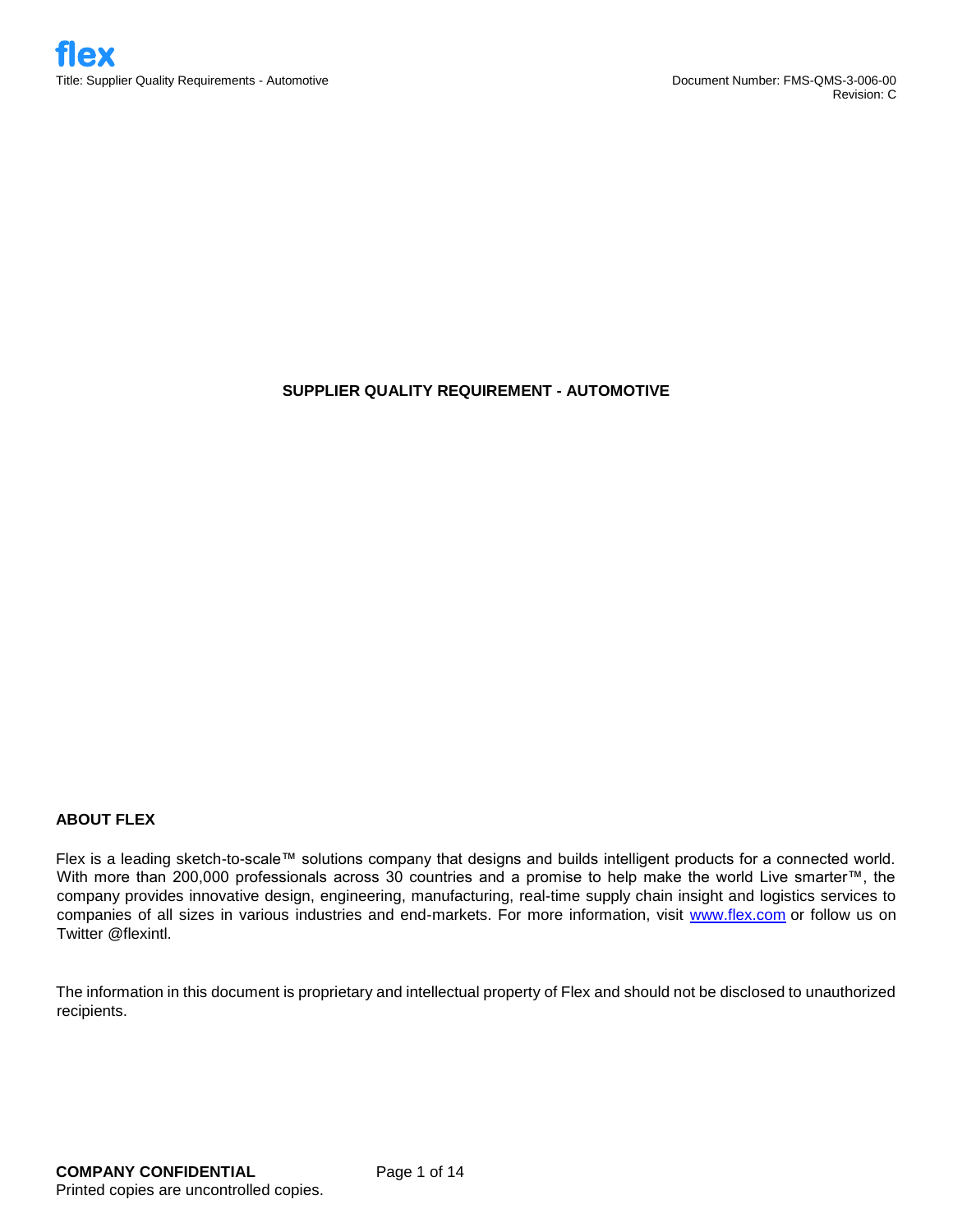## **1.0 BACKGROUND/INTRODUCTION**

1.1 This document defines the basis for all quality agreements between all Flex legal entities ("Buyer") and Flex suppliers ("Seller" or Supplier").

## **2.0 PURPOSE AND SCOPE**

- 2.1 Buyer's company serves a variety of industries and business segments and as such, Buyer has unique supplier quality requirements specific to these industries and business markets.
- 2.2 This document defines the special automotive industry requirements relating to the quality of all products or services, to be used in automotive applications, purchased by the Buyer from the Supplier during the term of any agreement referencing this document. Any deviations, exceptions or additional requirements shall be mutually agreed in writing between Buyer and Supplier. Specific quality criteria, targets and similar measures will be mutually agreed during APQP, if not already defined in a product specification. When referenced by the applicable agreements, all of these requirements will comprise a complete quality agreement between Buyer and Supplier.
- 2.3 The terms of purchase transactions between Buyer and Supplier are governed by a General Business Agreement (GBA) or Terms and Conditions Checklist. If neither of those agreements exists the terms governing purchase transactions between Buyer and Supplier are the Buyers Standard Terms and Conditions, which are transmitted with every purchase order.
- 2.4 Requirements defined in this document are applicable to:
	- Suppliers of parts, components, or production materials used in the manufacture and/or assembly of automotive products,
	- Sub-contractors that affects the quality of products.
	- Software or service suppliers
- 2.5 By default, all Flex Automotive products are classified IPC Class 3. Different or additional project-specific requirements are applicable in the relevant complementary assets to this document.

#### **3.0 DEFINITIONS AND ACRONYMS**

| AECQ         | <b>Automotive Electronics Council for Quality</b>                                 |
|--------------|-----------------------------------------------------------------------------------|
| APQP         | <b>Advances Product Quality Planning</b>                                          |
| <b>CSL</b>   | <b>Controlled Shipment</b>                                                        |
| CQI          | <b>Continuous Quality Improvement</b>                                             |
| <b>DPPM</b>  | Defective Parts Per Million                                                       |
| EPC          | <b>Early Production Containment</b>                                               |
| FMEA         | Failure Modes Effects Analysis                                                    |
| GBA          | <b>General Business Agreement</b>                                                 |
| IATF         | International Accreditation Task Force                                            |
| <b>IPC</b>   | International Professional Committee                                              |
| <b>MSA</b>   | <b>Measurement Systems Analysis</b>                                               |
| NBH          | New Business on Hold                                                              |
| PPAP         | Production Part Approval Procedure                                                |
| QMS          | <b>Quality Management System</b>                                                  |
| RMA          | <b>Return Material Authorization</b>                                              |
| RFQ          | <b>Request for Quotation</b>                                                      |
| Raw material | A material or substance used in the primary production or manufacturing of a good |
| SCAR         | <b>Supplier Corrective Action Report</b>                                          |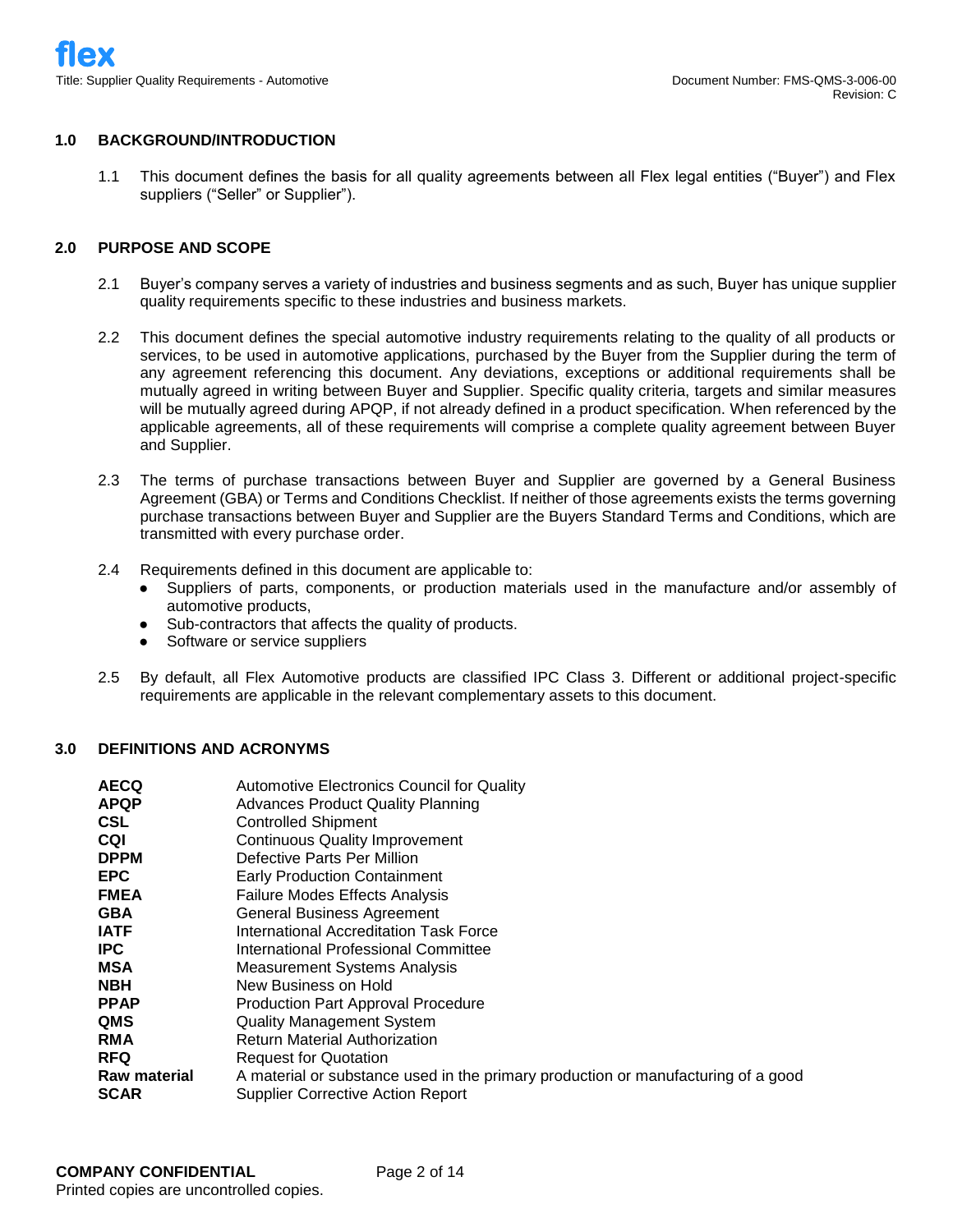| <b>SDP</b>   | Supplier Development Program                  |
|--------------|-----------------------------------------------|
| <b>SPC</b>   | <b>Statistical Process Control</b>            |
| <b>USCAR</b> | Unites States Council for Automotive Research |
| <b>VDA</b>   | Verbarnd der Automobile Industrie             |

#### **4.0 REFERENCE DOCUMENTS**

- 4.1 Latest versions of CQI, PPAP, APQP, SPC, MSA and other related manuals available from Automotive Industry Action Group (AIAG) at **[http://www.aiag.org/.](http://www.aiag.org/)**
- 4.2 ISO/TS 16949, Quality Management Systems, latest active version or IATF 16949, Automotive Quality Management System Standard, current version
- 4.3 ISO 9001, Quality Management Systems Requirements, latest version
- 4.4 ISO/IEC 17025, General Requirements for the Competence of Testing and Calibration Laboratories, or national equivalent, latest version

## **5.0 SUPPLIER REQUIREMENTS**

#### **5.1 Supplier Quality System:**

- 5.1.1 An effective quality management system, according to the requirements of ISO/TS 16949- latest active version or IATF 16949- current version, is a prerequisite for a supply relationship with Flex Automotive.
- 5.1.2 Suppliers certified to ISO/TS16949, latest active version, or IATF 16949, current version shall be given preference for selection. Suppliers having processes shared by multiple facilities shall be individually registered either by single site or by corporate scheme. (See IATF Certification Reference or consult the certification body).
	- In exceptional situations (special designed parts, low volume supplier, or small organization, or parts solely used for NPI), ISO 9001 certification maintained through third party audits is seen as a first step in becoming a Flex supplier.

\*NOTE: NPI supplier that have proven to be compliant early-on suppliers that are desired to become manufacturing site production part worthy suppliers, must then be fully compliant to 5.1.1 or subsequent bullets 5.1.2.

- Certification to ISO 9001 through third party audits with compliance to ISO/TS 16949 or IATF 16949 with a documented, reliable time phased plan for achieving certification of IATF, it is also acceptable.
- Distributors of direct products or materials must be certified to the current version of ISO 9001 at a minimum through third party audits
- Software development or service suppliers, at the minimum shall implement and maintain a process for quality assurance of their products. ISO 9001 certification through third party audits is considered a priority for selection.
- 5.1.3 Expiration of an ISO 9001, ISO/TS 16949 or IATF 16949 certificate without planned recertification must be reported to Flex Automotive at least three (3) months prior to the expiration date.
- 5.1.4 Updates to certificates must be sent to the receiving Flex Automotive buyer without further request from Flex Automotive.
- 5.1.5 The revocation of a certificate must be communicated to the Buyer immediately.
- 5.1.6 Supplier shall ensure that the latest valid versions from standards and regulatory frameworks are implemented at all times. (e.g.: ISO, IATF, VDA).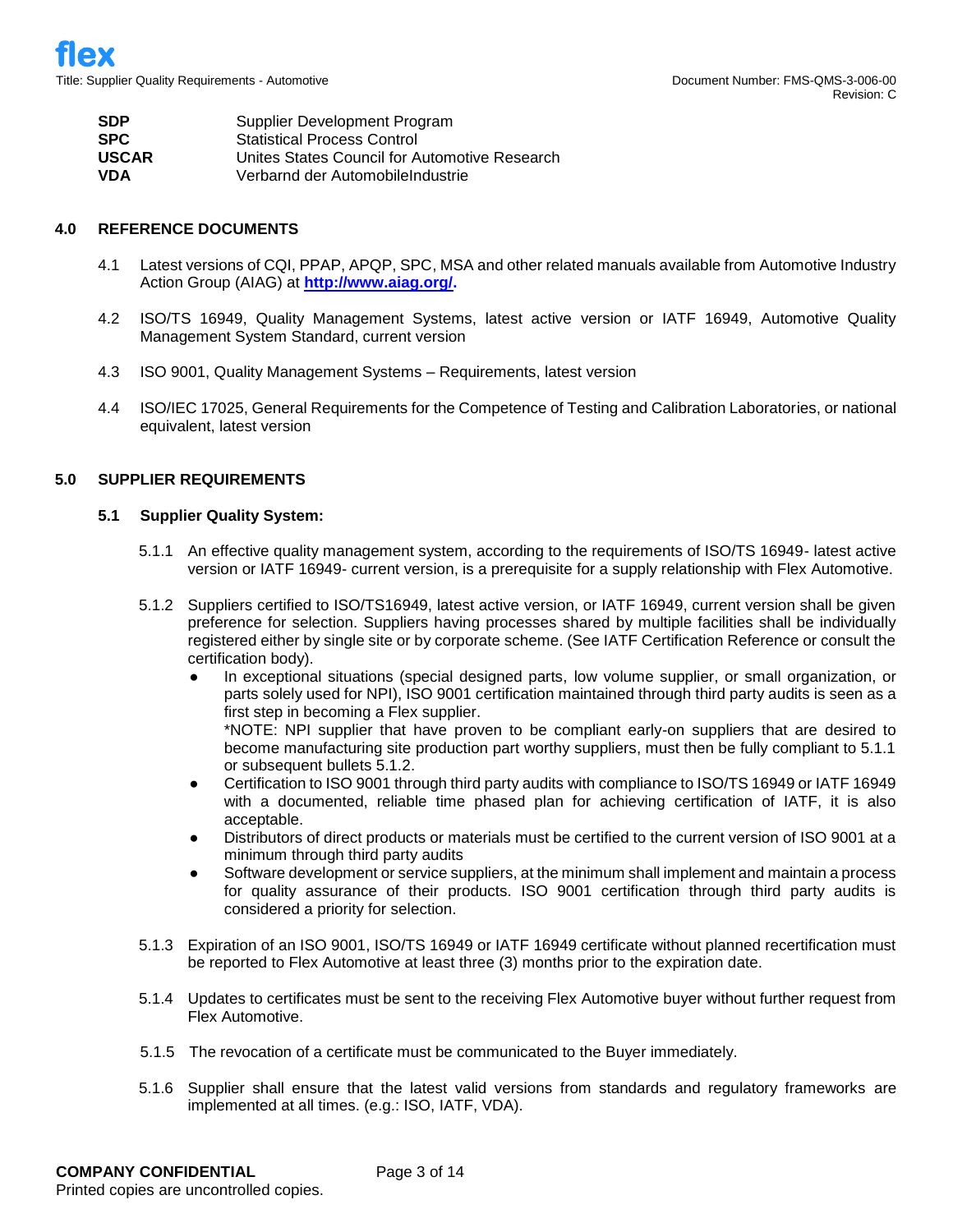- 5.1.7 Supplier shall ensure compliance with applicable statutory and regulatory requirements and special product and process characteristics; Supplier shall cascade all applicable requirements down the supply chain to the point of manufacture.
- 5.1.8 Suppliers shall fulfill the requirement of AIAG manuals: Production Part Approval Procedure (PPAP), Advanced Product Quality Planning (APQP), Potential Failure Mode and Effects Analysis (FMEA), Measurement System Analysis (MSA), Statistical Process Control (SPC), etc., latest edition.
- 5.1.9 The same quality system requirements shall apply to sub-suppliers, and the Supplier is responsible for the compliance of all their sub-suppliers. Also refer to CQI-19 Sub-Tier Supplier Management Process Guidelines.
- 5.1.10 Supplier shall comply with OEM Customer-Specific Requirements as per the IATF.
- **5.2 General Requirements:** For all deliveries of automotive products, the following key requirements apply:
	- 5.2.1 It is the responsibility of distributors or non-manufacturing suppliers to Flex to ensure their suppliers provide proper parts and documentation as per ISO/TS16949 latest active version or IATF 16949, current version, AIAG and Flex or Flex`s customer quality requirements. The Supplier shall demonstrate, through the use of SPC and/or otherwise, that all parameters of the part are under control.
	- 5.2.2 Special Processes: Suppliers shall maintain and demonstrate the effectiveness of special processes (e.g., CQI-9 Special Process: Heat Treat System Assessment).
	- 5.2.3 The Supplier shall obtain Flex approval before initiating process or design changes to the part.
	- 5.2.4 The Supplier shall not supply product without Flex authorization when statistical data indicates noncompliance with minimum capability requirements or with critical parameters as mentioned in the design records.
	- 5.2.5 All custom-built tooling and equipment suppliers must utilize industry accepted best practices for the design, construction, validation and delivery of tooling and/or equipment. The activity must be supported by a documented plan (e.g., Gantt chart or equivalent)
	- 5.2.6 All calibration, layout and test sources must be accredited to ISO/IEC 17025 or national equivalent.
	- 5.2.7 The supplier shall understand, accept and fulfill the requirements of this document. When the requirements are not specified, the relevant international standards shall be applied.
	- 5.2.8 Suppliers of automotive product-related software or automotive products with embedded software shall have an implemented and maintained process for software quality assurance for their products and retained documented information of a software development capability self-assessment.
	- 5.2.9 For any failure, Supplier will provide a preliminary plan for diagnosing and addressing problem within five (5) business days. Supplier will be responsible for all costs incurred in rectifying any failure including, without limitation, for any solution, workaround, recovery plan or engineering change.

## **5.3 Communication and Document Submission:**

- 5.3.1 While Flex has multiple manufacturing locations worldwide, the official communication and document submission language between Flex and its suppliers is only English. Each of those locations needs full attention and have the same priority.
	- Each supplier has a dedicated Supplier Quality Engineer who is responsible for communicating quality related matters to the Supplier.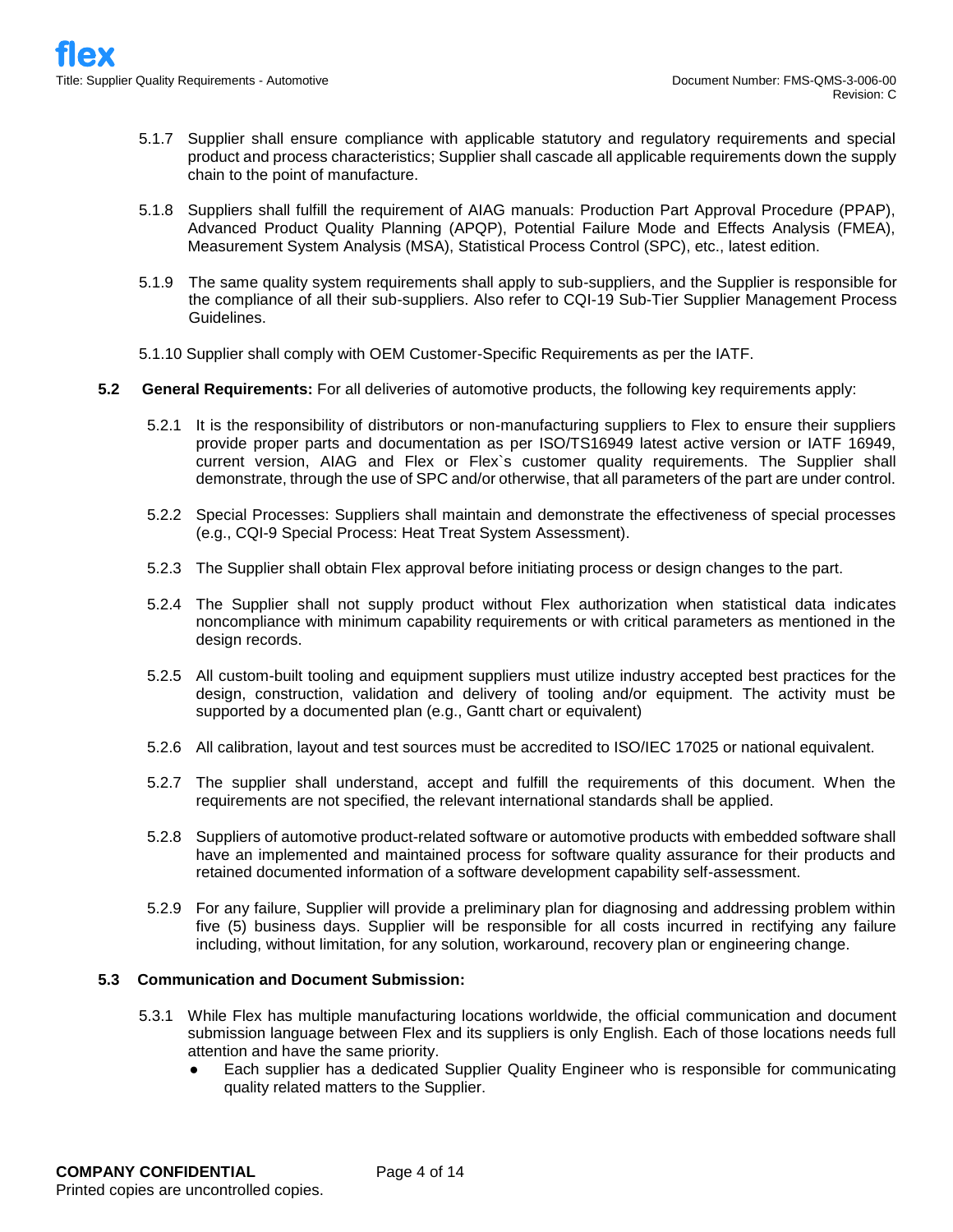## **5.4 Part Conformity & Part Reliability:**

5.4.1 Supplier shall be able to prove part`s conformity under various operating conditions as per specifications (temperature, humidity, etc.) as well as under life time (life time simulation, etc.) as per AECQ, requirements or other relevant standard (VDA, etc.) or otherwise specified by Flex. Flex assumes the tests necessary for such proof have been considered at time of RFQ, therefore no additional costs will arise.

#### **5.5 Quality Objectives:**

5.5.1 Flex Automotive and the suppliers will jointly agree on quality objectives if needed otherwise than described in section 7.0.

#### **5.6 Quality Data Requirements:**

- 5.6.1 Initial Data Submission:
	- Flex requires that all initial shipments of parts, components or production materials into our plants be supported by Supplier submissions of PPAPs, or otherwise agreed under exceptional situations.
	- Dimensional data must be submitted 100% of all drawing requirements.
	- Test and material content requirements as specified in purchasing documents or drawing NOTEs shall also be submitted.
	- Qualification results as per industry standards, must be part of the initial PPAP submission (i.e. AECQ, USCAR, IPC 650, etc.).
- 5.6.2 Certificate of Conformity:
	- Flex requires that Certificates of Conformity to be included in every shipment for all raw materials, and in PPAP documentation for all direct material, and available at any time. Missing documentation may trigger an official customer complaint.
	- Test Results and Process Performance Data is to be submitted as specified on the drawing or purchase order. Flex expects the supplier to generate and maintain all inspection data for all production runs and make it available on request.
- 5.6.3 Production Part Approval Process (PPAP):
	- NOTE: The latest edition of the AIAG PPAP Manual is the resource for all PPAP documents. Additional requirements for qualification may be expressed by the Flex Supplier Quality representative.
	- First time delivery of new items requires the completion and submission of the Production Part Approval Process (PPAP) as per AIAG requirements. Suppliers may not ship production parts until Flex has approved PPAP documentation. Due dates are agreed with the Supplier Quality Engineers.
		- If Flex receives data that is unacceptable, a corrective action, and/or cost recovery charge can be issued for the time taken to re-do any of the suppliers work or the supplier can be placed on the Supplier Development Program (SDP).
	- Production parts are manufactured at the production site under final production conditions including, but not limited to, production tooling, gauging, process, materials, operators, environment, packaging and process settings, e.g. feeds, speeds, cycle times, pressures, temperatures, etc.
	- Product approval by Supplier is required prior to first shipment of product in the following instances:
		- A new part or product not previously supplied to Buyer
		- -- Correction of discrepancy on prior submitted parts
		- -- Product modified by engineering change
		- -- Use of other material or manufacture than previously approved
		- Production from new or modified tooling
		- Product supplied following change in tooling, process, manufacture, or equipment.
		- Product from tooling or equipment transferred to another facility
		- -- Change of subcontractor sourcing
		- Product re-released after 12 months' inactivity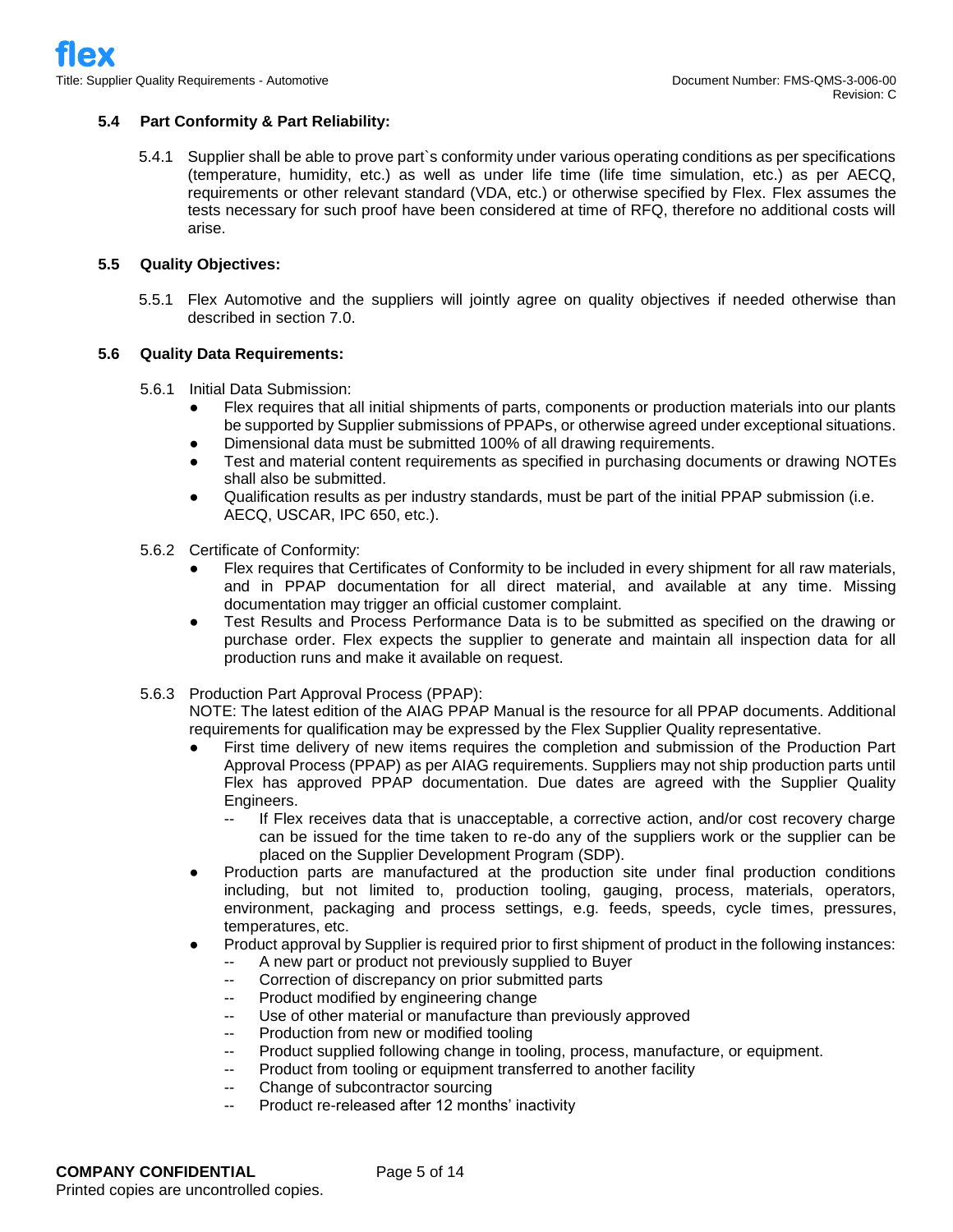- After Buyer suspended shipment due to Supplier quality concern
- A material change that has not previously received PPAP approval
- -- Equipment moves or repositioning within the same plant requires requiring re-qualification
	- Each occurrence of reworking, re-sequencing, or reprocessing of a part involving customer critical/significant characteristics that are not already formally defined and documented in the approved flow chart and control plan
	- Change in appearance not specified in "blueprints" by customer specification, e.g., paint dots, etc.
	- Change in packaging
- Supplier shall inform Flex of any of the activities listed above prior to their implementation.
- Parts for production part approval must be taken from a significant production run. This run would typically be from one hour to three shift's production, with the specific production quantity to total 300 parts minimum, unless some other quantity has been agreed upon in writing by Flex. Parts from all cavities of a multi cavity tool, mold, die or pattern are to be measured and representative parts tested (if applicable). Also, statistical evaluation data (Ppk) shall be submitted along with first samples.
- Dimensional reports shall be in the same measurement unit as called out on the drawing or specification. For the statistical analysis and process/part control, the supplier shall use a minimum of extra decimal to perform measurements.
- When results are obtained that fail to meet requirements or specifications, the supplier shall immediately notify Flex for instructions. Parts must be held by the Supplier pending written disposition instructions.
- If the supplier cannot pass the PPAP release, Flex reserves the right to purchase the product from another supplier.
- All Flex Distributors shall ensure their direct Manufacturers are meeting the expectations as stated in this document. Obligation to release PPAP documentation to Flex representative and verify compliance of its manufactures with AIAG requirements and Flex requirements will be under Distributor responsibility.
- 5.6.4 Special Characteristics:
	- Special Characteristics are defined as product characteristics or manufacturing process parameters which can affect safety and compliance with regulation, fit, form and function, performance or subsequent processing of a product.
	- Dimensions or characteristics that are identified on the drawing, as "Safety", "Critical", or "Key" must be subjected to a process capability study containing a minimum of 125 samples. The results of the study must indicate a minimum process performance index (Ppk) of 1.67 or greater. Evidence must be submitted prior to obtaining initial rate production approval**.**
	- Safety characteristics: Any dimension defined as "Safety" requires 100% verification.
	- Critical Characteristics: Critical characteristics require a capability study from the supplier as indicated above. The supplier must maintain an on-going process capability index (Cpk) of 1.67 or greater for all critical characteristics. Critical characteristics affecting fit and function requires 100% verification.
	- Key Characteristic: Any dimension defined as "Key" requires a capability study from the supplier as described above. The supplier must maintain an on-going process capability index (Cpk) of 1.67 or greater for all Key Characteristics.
	- For all standard characteristics Cpk & Ppk is > 1.33 during preliminary process, and > 1 during serial production.
	- When other than Flex drawings are involved, other types of symbols may be used and will be defined on the print.
	- After sample approval, suppliers are responsible for assuring that future production continues to meet all specification requirements.
	- Suppliers shall not ship their products for production use before receiving Flex approval.
	- Process capabilities must be determined and documented for the agreed characteristics, passing criteria being defined as below, based on a capability study performed with a minimum of 125 pieces from a minimum 300 piece run, from each production stream, unless otherwise specified.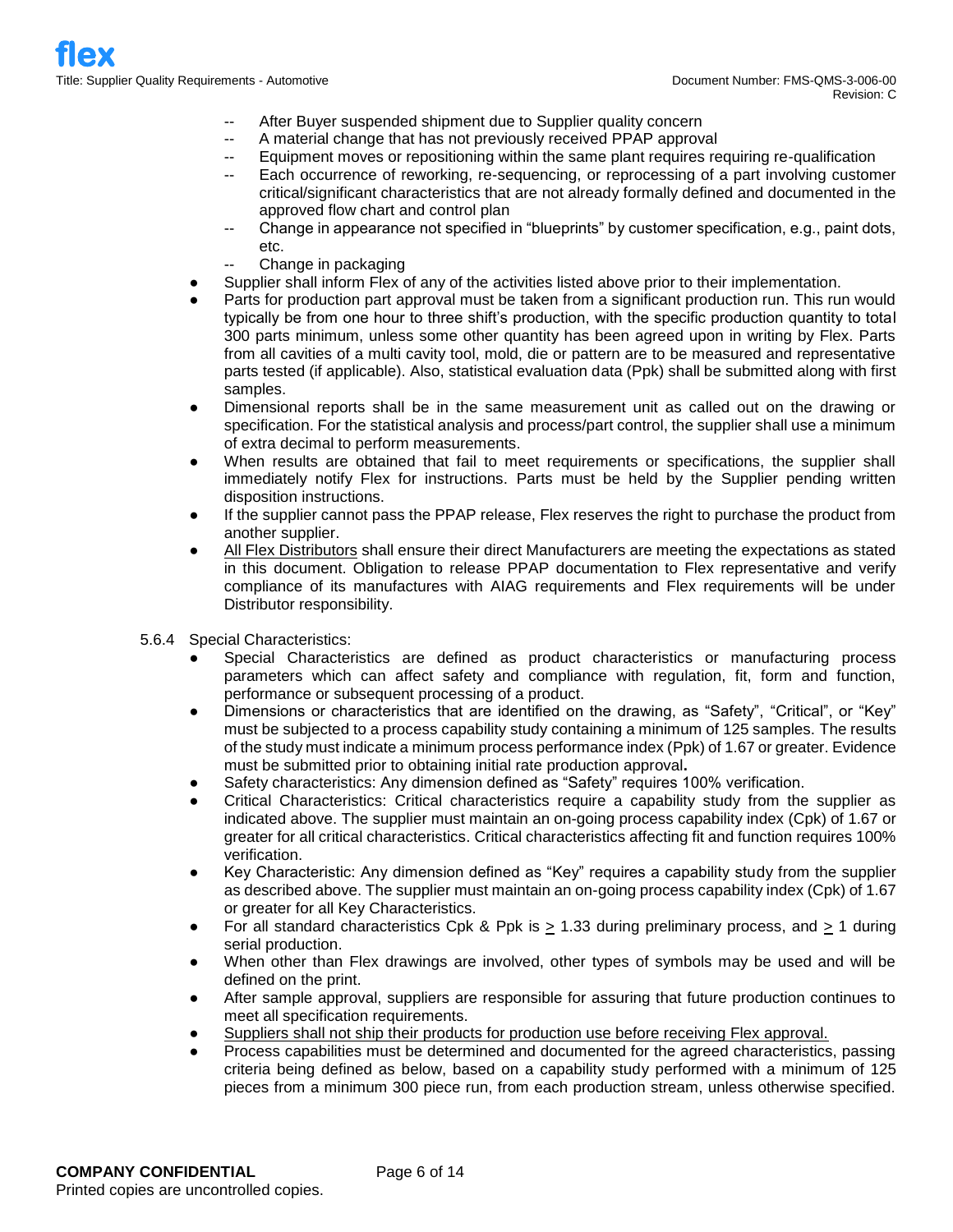This data must be submitted with the initial submission (in the absence of a specific customer/design owner specification):

| Type of<br>Characteristic     | Type of Investigation                                               | <b>Minimum Conditions</b><br>(unless otherwise agreed) |  |  |  |
|-------------------------------|---------------------------------------------------------------------|--------------------------------------------------------|--|--|--|
| Safety<br><b>Critical Key</b> | Preliminary<br>performance<br>process<br>capability / small batches | and $\overline{CPK}$ & Ppk $\geq 1.67$                 |  |  |  |
|                               | Serial process performance and capability                           | $Cpk$ ≥ 1.67 Ppk ≥ 1.33                                |  |  |  |
|                               | Machine capability                                                  | Cmk $\geq$ 2                                           |  |  |  |
| Standard                      | Preliminary<br>performance<br>process<br>capability / small batches | and $\textsf{CPK}$ & Ppk $\geq 1.33$                   |  |  |  |
|                               | Serial process performance and capability                           | Cpk & Ppk $\geq 1$                                     |  |  |  |
|                               | Machine capability                                                  | Cmk ≥ 1.67                                             |  |  |  |

EXCEPTIONS: For processes with wear-related elements such as stamping, forging, die casting, and molding, the initial tooling dimensions shall be skewed toward the appropriate specification limit to allow maximum tool life.

- In case of multiple press tools, testing is carried out per nest.
- Functional testing, as well as additional tests, agreed and documented in PPAP planner, are conducted and documented.
- -- A test of transport means/packaging including designation and labeling is conducted and documented in the PPAP documentation.

There may be exceptions where an Interim Approval permits shipment of material for production requirements on a limited time or piece quantity basis. An exception will only be granted when the supplier has:

- Clearly defined the root cause of the non-conformities preventing production approval, and
- -- Prepared an interim approval action plan agreed upon by Flex Re-submission to obtain "production approval" is required unless the supplier is advised that Flex has revised the drawings or specifications to agree with the part as manufactured.

Material covered by an interim approval that fails to meet the agreed-upon action plan, either by the expiration date or the number of pieces or the authorized quantity, will be rejected. No additional shipments are authorized unless an extension of the action plan is granted.

- 5.6.5 Measurement System Analysis:
	- Variable Gage Studies shall be completed with all operators who will be using the gage as part of normal production process. The study shall consist of a minimum of three (3) trials, using a minimum of ten (10) parts. All variable gage R&R studies should have a minimum of five (5) distinct categories.
		- -- For process control situations (where measurement determines stability, direction, and compliance with natural process variation) percentage R&R should be calculated based on study variation.
		- For product control situations (conformance or non-conformance) the percentage R&R should be calculated based on tolerance.
	- Attribute Gage Studies shall be completed with three (3) operators, three (3) trials, using a minimum of thirty (30) parts.
		- NOTE: Fourteen (14) parts should be considered unacceptable to varying degrees, sixteen (16) parts to be considered acceptable. Out of the fourteen (14) parts unacceptable, seven (7) parts should be outside of each upper or lower limit, while the other seven (7) should be marginal, on both sides of the limit. The remaining sixteen (16) parts, acceptable, should represent the full range of the process variation.
		- All attribute gages for special characteristics used for process control must be built to 75% of the specified tolerance, centered around the target, unless otherwise agreed. Gages to the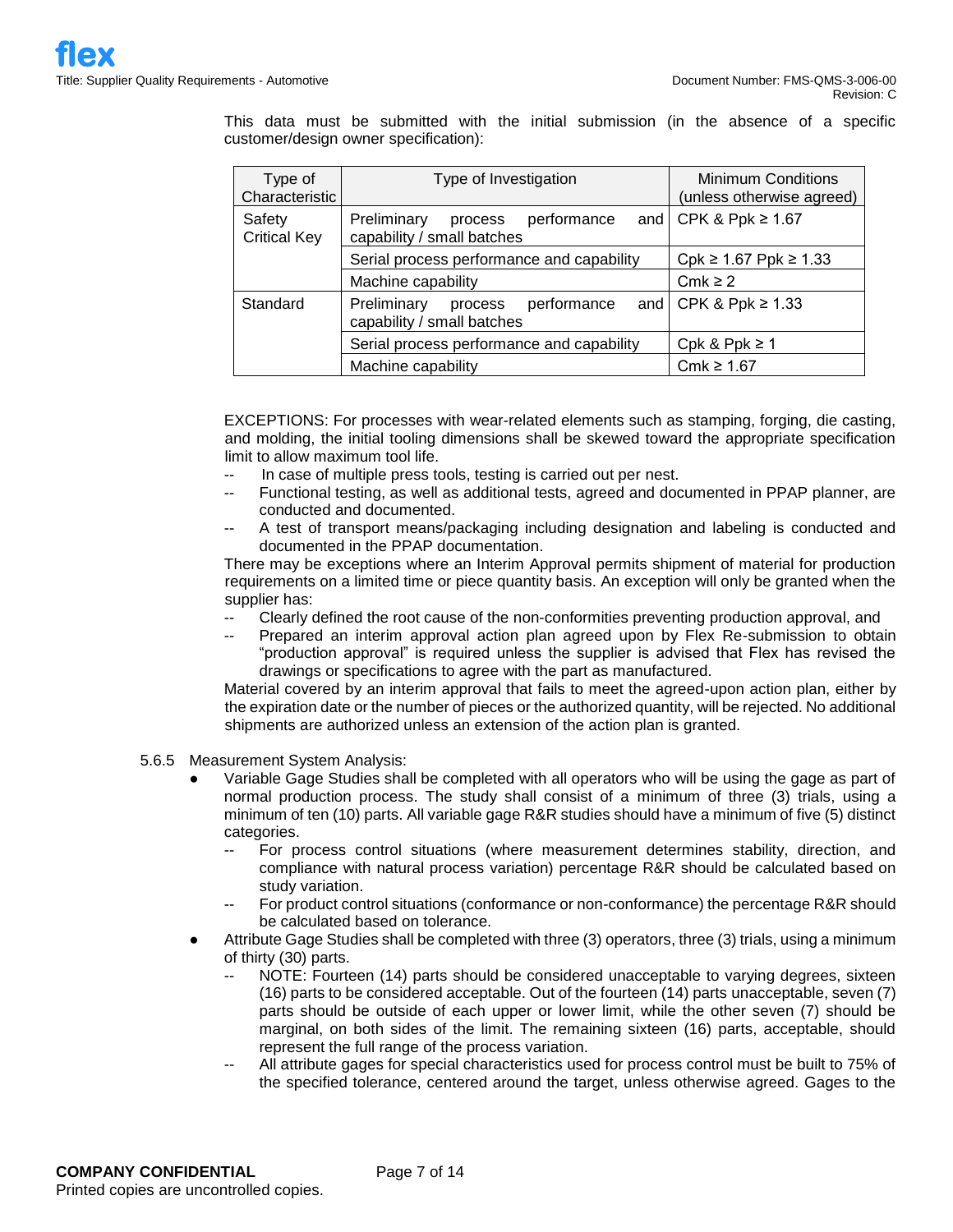full tolerance may be used for product control (e.g. EPC, final inspection, or sorting operations).

- Gages not meeting the acceptance criteria per the AIAG MSA manual shall have an alternate inspection method and a gage improvement plan. This shall be submitted in writing to the buyer for approval.
- Gage studies should be re-verified at a frequency that is appropriate for gage use and wear.
	- Recommendation: Gage re-verification studies should be completed at the time of calibration.
- 5.6.6 Part Submission Levels:
	- Flex will identify the submission level that will be used with each Supplier or Supplier and part number combination, taking in consideration following factors:
		- Supplier compliance with ISO/TS16949 current active version or IATF 16949 current version requirements
		- Part criticality
		- Experience with prior part submissions
		- -- Supplier expertise with the specific commodity
		- -- Supplier performance
	- Where no level is specified, level 3 becomes the default. Level 3 submittals are also required to support any change to approved processes or products or to correct previous submissions.
- 5.6.7 Special Process Assessments:
	- Special processes for suppliers of heat treated, plated, coated, welded or soldered products, etc., suppliers shall comply with the requirements documented in (as per AIAG):
		- -- CQI-9 Special Process: Heat Treat System Assessment (HTSA)
		- CQI-11 Special Process: Plating System Assessment (PSA)
		- -- CQI-12 Special Process: Coating System Assessment (CSA)
		- -- CQI-15 Special Process: Welding System Assessment (WSA)
		- -- CQI-17 Special Process: Soldering System Assessment (SSA)
		- -- CQI-23 Special Process: Molding System Assessment (MSA)
		- -- CQI-27 Special Process: Casting System Assessment (CSA) -- etc.

## **6.0 NON CONFORMING PRODUCTS**

- 6.1 Non-conforming product is defined as a disruption created by Supplier impacting Flex or Flex' customer's processes (violation of specification, a DPPM/quality level over committed target, delayed response, lack of/non-robust containment/corrective action, delayed deliveries, etc.),
- 6.2 If non-conforming products are detected during APQP or after production starts, the Supplier shall take appropriate actions to reduce the effects of the nonconformity. After corrective action are implemented, product must be subjected to re-verification for a minimum period of three (3) consecutive deliveries, or minimum thirty (30) days of continuous production, or otherwise agreed with Flex Supplier Quality Engineer.
- 6.3 Any escape after implementation of the corrective actions, will be considered a gate breaker, triggering a new complaint, possibly accompanied by CSL status.
- 6.4 Supplier Corrective Action Request (SCAR):
	- A Supplier Corrective Action Request (SCAR) may be issued to the supplier for non-conformances discovered during a Flex audit of the supplier's quality system or because of delivered product quality, customer satisfaction or continuing delivery performance problems. SCARs will also be issued for each rejection of material at Flex or our customer when it is determined that the Supplier is at fault.
	- Supplier Corrective Action responses shall be in the 8-D format. As per specific customer requirements a 5 WHY may be requested. Containment Actions must be completed and communicated to Flex within one (1) working day (24 hours) of issue of the SCAR. Typical containment activities include sorting and rework activities (only under Flex approval), as agreed in advance with Flex Supplier Quality Engineer.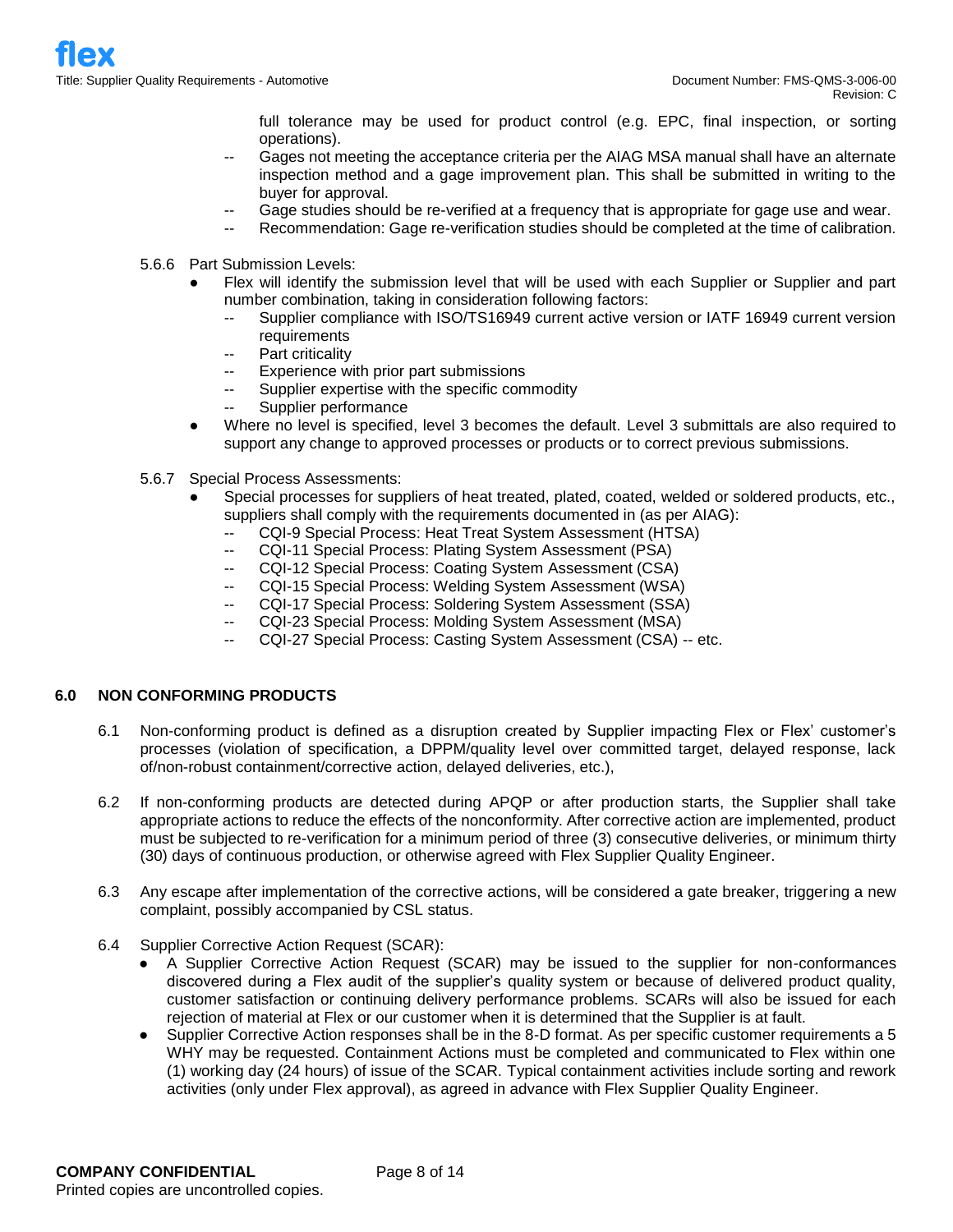- Preliminary investigation plan, along with route cause analysis and proposed completion dates, must be submitted within five (5) working days of issue of the CAR. Any updates to the plan shall be promptly communicated to Flex. All destructive analyses must be promptly notified to Flex and agreed accordingly.
- Flex strongly encourages the use of the 8-D checklist that is attached to the SCAR and the 5-WHY.If the initial submission for root cause is not adequate, Flex can require that the supplier submit the 5-WHY, Fishbone diagram, along with the SCAR.
- Full implementation of final corrective actions is due thirty (30) calendar days from the date of notification. When necessary, suppliers may file for extension to Corrective Action deadlines with the Flex Supplier Quality Engineer.
- All products being shipped to Flex affected by the SCAR will require the packaging to include a visible label that reads "Sorted Material per SCAR# \_\_\_\_\_". This label shall be applied to incoming product until the SCAR and Corrective Action is closed.
- If the supplier fails to respond to containment within one (1) business day, Flex has the option to:
	- In case the parts need to be sorted and Flex personnel inspect and sort all incoming suspect materials, Cost Recovery should be initiated as mentioned in section 6.6.
	- -- Initiate third party sort for all incoming suspect materials. These costs will be billed to the supplier by the third party sorting company.
- 6.5 Supplier RMA Requirements:
	- When Flex requests a Return Material Authorization (RMA) the supplier must respond within one (1) working day (24 hours). If a response is not received within one (1) working day (24 hours), Flex may scrap the material if no investigations required, and debit the supplier or Ship the material back to the supplier "Freight Collect" and debit the supplier at Flex discretion. A customer satisfaction SCAR can be also triggered.
- 6.6 Cost Recovery Process:
	- Supplier Cost Recovery will be initiated by Flex when it has been determined that the supplier is responsible for quality and or delivery events, through the Supplier Cost Recovery NOTE. Cost Recovery process will be initiated for such events as, but not limited to, affected stock on hand as received to Flex, product in transit, received goods, assembly line downtime due to delivery or quality related issues, sorting, etc., including customer damages.
	- NOTE: Minimum of thirty (30) days Corrective Actions verification period with no re-occurrences is mandatory.
- 6.7 Failure to Respond to Corrective Action Requests:
	- Suppliers failing to respond to SCARs on time will be downgraded in quality and may be subject to Business on Hold, or de-sourcing, due to lowered rating. Flex Supplier Quality Engineer will review SCARs for completeness and acceptability of the corrective action plan. Supplier Corrective Action will be rejected if root cause or corrective actions are not robust enough.
- 6.8 Line Stop Events:
	- Additional supplier support may be required at Flex site in case of epidemic or excessive failures. This may include problem analysis on the factory floor, screening, rework or other actions as necessary to ensure product quality and customer commitment deliveries are not compromised.
		- -- Factory Support, Normal: Within 24 hours of contact
		- -- Line Stops: Support within 2 hours of contact

## **7.0 PRODUCT QUALITY LEVEL**

- 7.1 Zero Defect Policy:
	- The supplier shall adopt the objective of ZERO DEFECTS and 100% on time delivery.
	- Within the Zero Defect policy, Supplier shall:
		- -- Implement all necessary measures to achieve zero defects.
		- -- Measure and evaluate achieved quality, by defining the following quality objectives:
			- Internal and external complaint rates, preferably based on defective parts per million (DPPM)
			- Number of customer complaints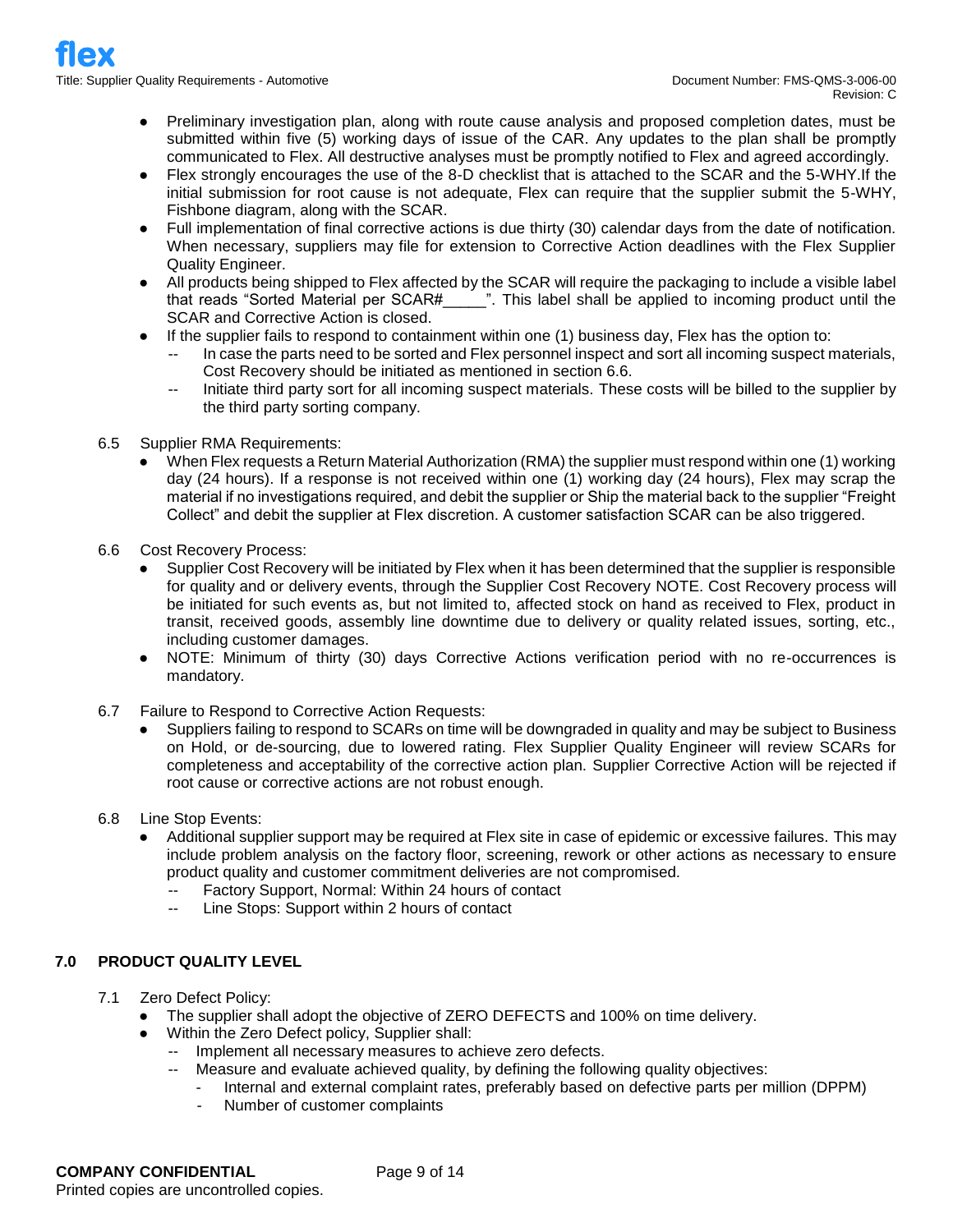- -- Monitor and reduce the high cost of quality issues.
- Continuously evaluate operations and systems where flaws may be introduced.
- -- Work proactively to address the flaws in its systems and processes which allow defects to occur.
- 7.2 Quality Target Conformance (DPPM):
	- Supplier agrees to provide products with a failure rate of Zero (0) DPPM for any product delivered.
	- Flex Automotive expects specific quality levels for the new products delivered (e.g., only, see the detailed conformity target in Appendix 1) on the way to achieve Zero (0) DPPM, based on a time phased plan, not exceeding 12 months.

| <b>Products Examples</b>                      | <b>Conformity Target Examples (DPPM)</b>                                                |  |  |  |  |  |
|-----------------------------------------------|-----------------------------------------------------------------------------------------|--|--|--|--|--|
| <b>Finish Goods</b>                           | < 100 DPPM within the 1st year after SOP (start<br>of production); 50 DPPM second year. |  |  |  |  |  |
| <b>PCB</b>                                    | $< 50$ DPPM                                                                             |  |  |  |  |  |
| <b>Electronic Components</b>                  | $< 2$ DPPM                                                                              |  |  |  |  |  |
| <b>Plastic Parts</b>                          | $< 50$ DPPM                                                                             |  |  |  |  |  |
| Power / Battery Manufacturing and Performance | $< 20$ DPPM                                                                             |  |  |  |  |  |
| Sheet Metal / Casting Process                 | $< 20$ DPPM                                                                             |  |  |  |  |  |
| <b>Mechanical Assembly</b>                    | $< 50$ DPPM                                                                             |  |  |  |  |  |
| Wires, Cables                                 | $<$ 10 DPPM                                                                             |  |  |  |  |  |

- For any of the agreed DPPM target, a step down chart will be applied as a continuous improvement program in order to achieve ZERO DPPM target.
- These expectations are valid if they are not otherwise defined for specific customers, when Flex will release a dedicated Quality Purchasing Agreement (QPA).
- 7.3 Any established DPPM target is not an acceptable quality lever, but represents an intermediate continuous improvement step towards shipments of products (components/materials) meeting zero defect objective.

#### **8.0 CONTINUOUS IMPROVEMENT PROCESS**

- 8.1 The supplier is required to have documented plans to:
	- Baseline, and improve process capabilities for critical processes or parameters
	- Reduce variation within parts, part to part, and from manufacturing process to manufacturing processes
	- Centering of the processes
	- Reduction of inspection frequency
	- Avoidance of rework and scrap
	- Analysis of complaints
- 8.2 When required, Flex Supplier Quality Engineer will work with supplier, and/or with Flex customers, to identify critical characteristics for products and processes/parameters that most impact these characteristics.
- 8.3 Improvement Roadmaps:
	- Supplier's management responsibility is to assure continuous improvement. When Supplier underperforms, Flex will require its Suppliers to release an improvement roadmap within two (2) weeks after the receipt of the summary of the supplier rating. This roadmap should contain robust actions, meant to bring the rating at the highest rating level.
	- Flex expects the following information in the Improvement Plan (as a minimum):
		- -- Area of improvement
		- -- Short and long term actions for improvement
		- -- Definition of responsibilities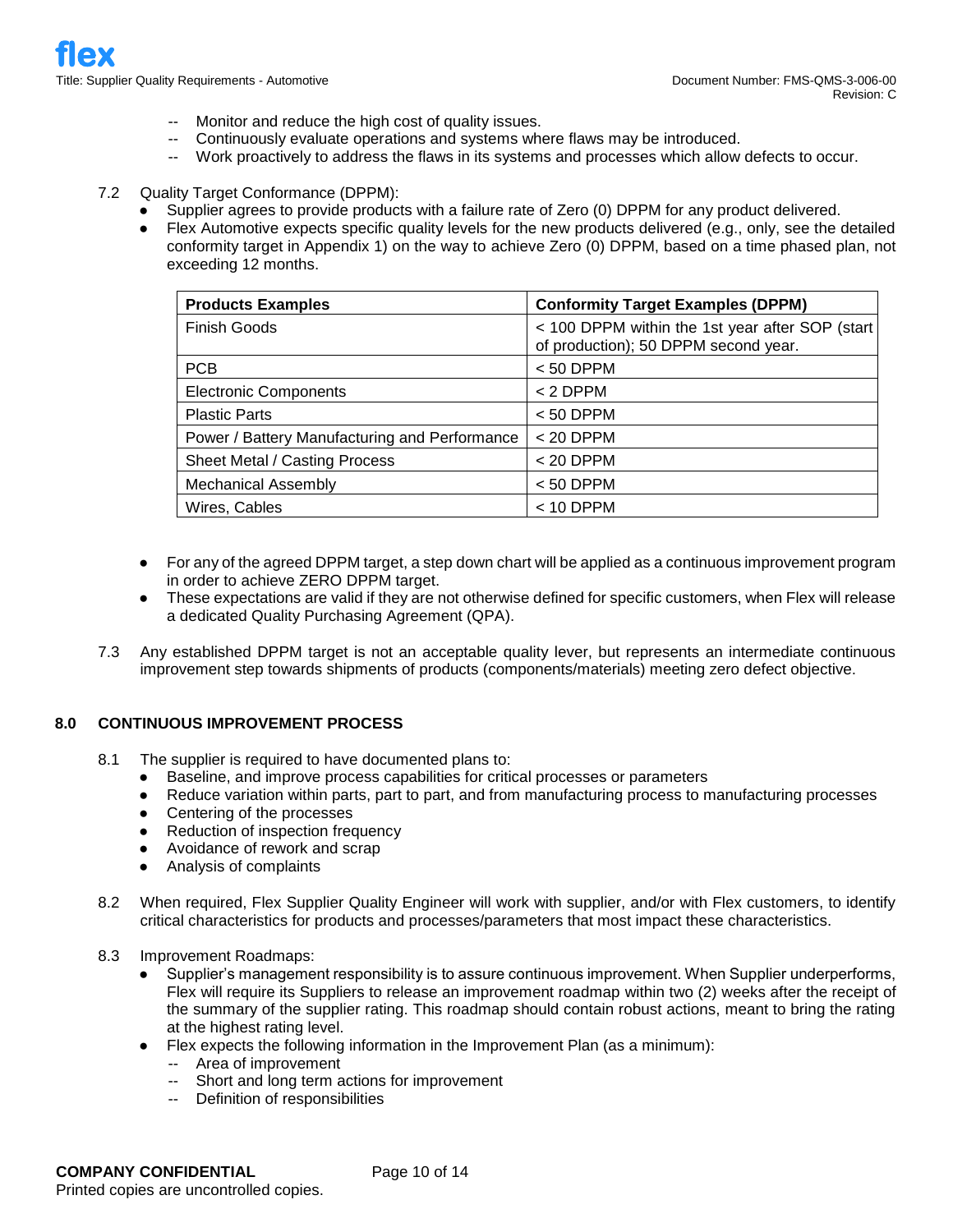- -- Clear objectives
- -- Clear target dates
- -- System for results verification and period.

8.4 In case of failure re-occurrences and continuous quality underperformance, the following Quality Escalation Process will be applied:

- Stage 1) Controlled shipment level 1 (CSL 1)
	- Level 1 containment is defined as additional 100% controls implemented at the Supplier's location, upon Flex' request, following the identification of a Supplier quality issue. The role of containment is to secure the entire system of any non-conforming material and to protect Flex from receiving any additional defective product. Supplier has the obligation to quarantine and sort all suspected products within their facility, at their subcontractors, in transit, and at Flex facilities, and at any customer service parts location which may have parts in inventory.
	- -- Upon identification of an issue, the Flex site quality contact will initiate containment activities by sending a Level 1 letter to the Supplier's Quality Manager. The letter details the specific nonconformance and required Supplier actions, including inspection and exit criteria.
	- Supplier is expected to define and implement a containment plan within 24 hours of Level 1 notification, followed by Flex approval. With the frequency agreed, supplier will report containment results to Flex contact.
	- -- Data from the supplier's containment activities must be kept on file and available upon Flex request. Quality tools such as trend, Pareto, or Paynter charts are expected to be utilized as verification of containment effectiveness. This data will be held in Flex product file after completion and exit from Level 1 containment.
	- Criteria for exiting Level 1 containment will be determined by the Flex site quality contact. Exit criteria will be based on reaching a pre-determined quality level, not a number of parts or days sorted. To exit required containment, the Supplier must achieve a pre-determined quality level after a minimum of thirty (30) days and, or three (3) production lots. After defined timelines and metrics, Flex site quality contact will evaluate the exit criteria and will communicate in writing that the Supplier has been removed from Level 1 containment.
- Stage 2) Controlled shipment level 2 (CSL 2)
	- Level 2 containment is defined as additional controls by an impartial third party organization, selected by Flex at the expense of the Supplier. Level 2 containment is initiated when a Supplier's Level 1 containment activity fails to be met. After strict evaluation of the non-conformance issue, Flex site quality contact will initiate containment activities by making the selection of who will be doing the third party containment and by sending a Level 2 letter to the Supplier's Site Manager and Quality Manager.
	- -- The Level 2 letter details the specific non-conformance and required Supplier actions, including inspection and exit criteria. In addition, the letter may communicate a kick-off meeting specific to the Supplier's failed Level 1 activities.
	- Supplier is responsible for confirming receipt of the Level 2 notification with an authorized signature by returning a copy of the letter to the Flex site quality contact.
	- The third party will be responsible for performing the sort function per the established inspection criteria and recording the results. The third party will provide documentation to both the Supplier and Flex site quality on the progress of containment activity.
	- -- NOTE: Initiation of Level 2 containment does not relieve the Supplier of any relevant Level 1 activities following the aforementioned containment guidelines and responsibilities.
	- -- Format and frequency of communication to the affected Flex location will be documented in a Level 2 communication plan. Any milestone, defects, or other limitations will be promptly communicated to Flex.
	- -- Level 2 containment will be removed only when all data indicates no issues are found in the Level 1 containment upstream in the process. If applicable, a review meeting will be scheduled at the Supplier's facility to review the data prior to discontinuing the audit.
	- Following this review, the Flex site quality contact will evaluate the exit criteria and communicate in writing that the Supplier has been removed from Level 2 containment. Level 1containment must continue at the Supplier's location until the Flex site quality contact has given approval for Level 1 to be discontinued.
	- The Supplier's third party certification body must be informed about the CSL status, by supplier.
- Stage 3) Quality Improvement -- Meeting of upper management: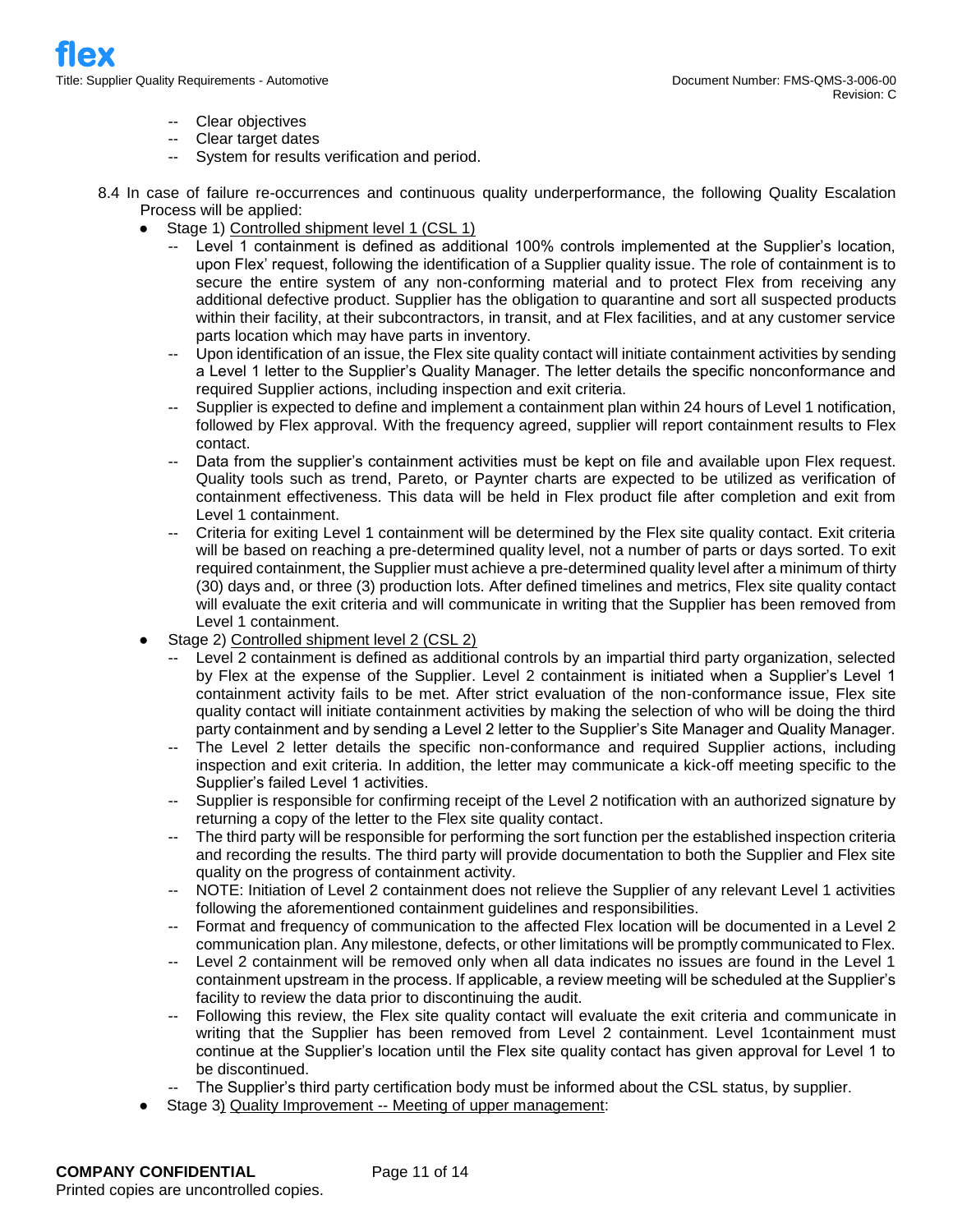- -- High management representatives of Flex and Suppliers define together immediate quality improvement actions and the Supplier dedicates for these actions all necessary resources.
- -- The high level management improvement meeting is the last attempt to solve the quality problems with Supplier before New Business Hold step.
- Stage 4) New Business Hold (NBH)
	- In cases of no improvement and not corrected underperformance Flex takes the right to place its Suppliers on the status of new business hold. Duration of NBH is minimum six (6) months and is defined by responsible SQA management, followed by exclusion from Flex Preferred Supplier list (PSL).
	- -- The Supplier's third party certification body has to be informed about the NBH status.
	- -- NBH Criteria for application:
		- Negative trend with no improvement in three (3) months of deliveries
		- Unauthorized process or tool change (resulting in major disruption)
		- Repeated major disruptions (downtime, stock out, warranties)
		- Lack of achievement in the DPPM step down chart
		- Unsatisfactory high level management improvement meeting
		- Customer satisfaction in complaint management process
		- Degraded communication
	- -- When exit criteria have been met, the SQE sends the supporting documentation to Flex Supplier Quality Management for review and approval.
- Stage 5) Supplier Disqualification
	- -- If the Supplier has not improved the quality, Flex reserves the right to re-source the product to another Supplier and interrupt any activity with underperforming Suppliers.

## **9.0 TRACEABILITY AND SHELF LIFE**

9.1 Supplier must provide as per Automotive requirements full traceability by part and to ensure a minimum of six (6) months remaining prior to date code expiration.

## **10.0 RESPONSIBILITY**

- 10.1 Changes to this procedure can only be made by approval from Corporate Supplier Quality Systems team or Global Automotive Segment team. Request for changes can be addressed to the team by anyone using this process.
- 10.2 Site and Segment/Business unit supplier quality and materials personnel are responsible for ensuring their Suppliers are familiar with this document.
- 10.3 Corporate Supplier Quality Systems team or the Automotive Segment team is responsible for ensuring this document is referenced in all supplier contract documents and current versions made available on the Flex external web page.

#### **11.0 DOCUMENT REVIEW AND APPROVAL REQUIREMENTS**

11.1 This document shall be reviewed and approved as defined in Control of Documented Information, FMS-QMS-1-001-00.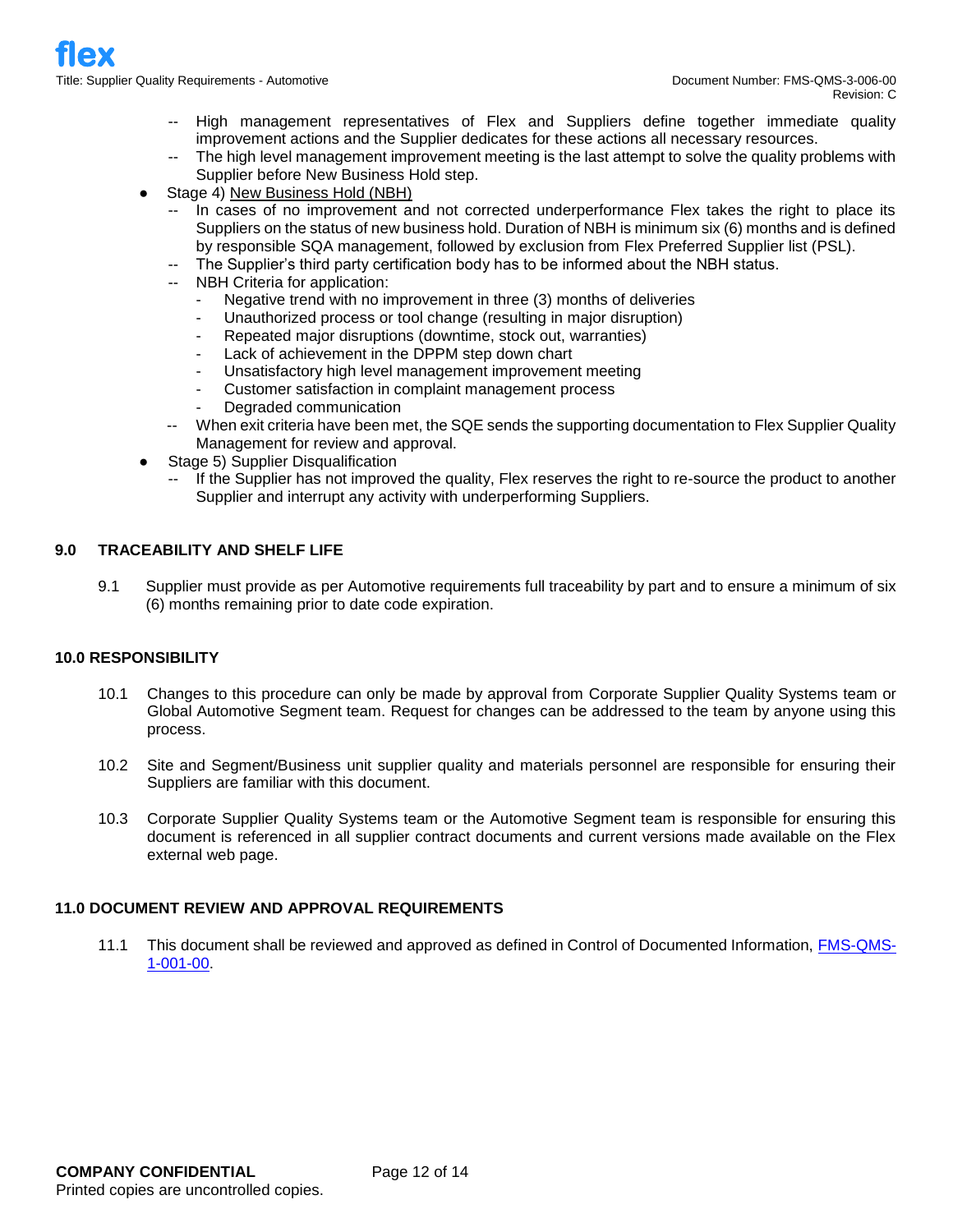# **APPENDIX 1: CONFORMITY TARGET (DPPM LEVEL)**

| <b>Component</b>                                              | 0.5                | 1                  | $\overline{2}$ | $5\phantom{1}$ | 10                        | 15 | 20 | 50 | 100 | 200 |
|---------------------------------------------------------------|--------------------|--------------------|----------------|----------------|---------------------------|----|----|----|-----|-----|
| <b>Mechanical Parts</b>                                       |                    |                    |                |                |                           |    |    |    |     |     |
| Large plastic cabinets/backcovers                             |                    |                    |                |                |                           |    |    | X  |     |     |
| Plastic front panels                                          |                    |                    |                |                |                           |    |    | X  |     |     |
| Assemblies                                                    |                    |                    |                |                |                           |    |    | X  |     |     |
| Small plastic molded parts                                    |                    |                    |                |                |                           |    |    |    |     |     |
| * Finished, windows, knobs, brackets                          |                    |                    |                |                |                           |    | X  |    |     |     |
| Metal                                                         |                    |                    |                |                |                           |    |    |    |     |     |
| * Covers, finished, stamped, formed, die casts,<br>heat sinks |                    |                    |                |                |                           |    | X  |    |     |     |
| * Screws, springs                                             |                    |                    |                |                | $\pmb{\chi}$              |    |    |    |     |     |
| <b>Rubbers</b>                                                |                    |                    |                |                | $\boldsymbol{x}$          |    |    |    |     |     |
| Packaging, labels, stickers                                   |                    |                    |                |                |                           | X  |    |    |     |     |
| <b>Others</b>                                                 |                    |                    |                |                | X                         |    |    |    |     |     |
| <b>Electromechanical Components</b>                           |                    |                    |                |                |                           |    |    |    |     |     |
| Switches                                                      |                    |                    |                |                | $\pmb{\mathsf{x}}$        |    |    |    |     |     |
| Cables, wires                                                 |                    |                    |                |                | $\boldsymbol{\mathsf{x}}$ |    |    |    |     |     |
| Connectors                                                    |                    |                    |                |                | $\boldsymbol{\mathsf{x}}$ |    |    |    |     |     |
| Foils                                                         |                    |                    |                |                | $\boldsymbol{x}$          |    |    |    |     |     |
| PCB rigid                                                     |                    |                    |                |                |                           |    |    | X  |     |     |
| PCB flexible                                                  |                    |                    |                |                |                           |    | X  |    |     |     |
| <b>PCBAs</b>                                                  |                    |                    |                |                |                           |    |    |    | X   |     |
| <b>Motors</b>                                                 |                    |                    |                |                | X                         |    |    |    |     |     |
| Power / Battery                                               |                    |                    |                |                |                           |    | X  |    |     |     |
| <b>Others</b>                                                 |                    |                    |                |                | $\boldsymbol{x}$          |    |    |    |     |     |
| <b>Passive Components</b>                                     |                    |                    |                |                |                           |    |    |    |     |     |
| Electrolytic capacitors                                       |                    | X                  |                |                |                           |    |    |    |     |     |
| Ceramic capacitors                                            |                    | X                  |                |                |                           |    |    |    |     |     |
| Variable capacitors                                           |                    |                    | X              |                |                           |    |    |    |     |     |
| Capacitor arrays                                              |                    | x                  |                |                |                           |    |    |    |     |     |
| Electrolytic capacitors                                       |                    | $\pmb{\chi}$       |                |                |                           |    |    |    |     |     |
| Chip resistors                                                | $\pmb{\mathsf{x}}$ |                    |                |                |                           |    |    |    |     |     |
| Variable resistors                                            |                    |                    |                |                |                           |    |    |    |     |     |
| Resistors arrays                                              | $\pmb{\chi}$       |                    |                |                |                           |    |    |    |     |     |
| Quartz crystals/resonators                                    |                    | $\boldsymbol{x}$   |                |                |                           |    |    |    |     |     |
| Inductors, coils                                              | $\pmb{\mathsf{x}}$ |                    |                |                |                           |    |    |    |     |     |
| Others                                                        |                    | $\boldsymbol{x}$   |                |                |                           |    |    |    |     |     |
| Resistors arrays                                              | $\pmb{\mathsf{x}}$ |                    |                |                |                           |    |    |    |     |     |
| Quartz crystals/resonators                                    |                    | $\boldsymbol{x}$   |                |                |                           |    |    |    |     |     |
| Inductors, coils                                              | $\pmb{\mathsf{x}}$ |                    |                |                |                           |    |    |    |     |     |
| <b>Others</b>                                                 |                    | $\pmb{\mathsf{x}}$ |                |                |                           |    |    |    |     |     |
| <b>Active Components</b>                                      |                    |                    |                |                |                           |    |    |    |     |     |